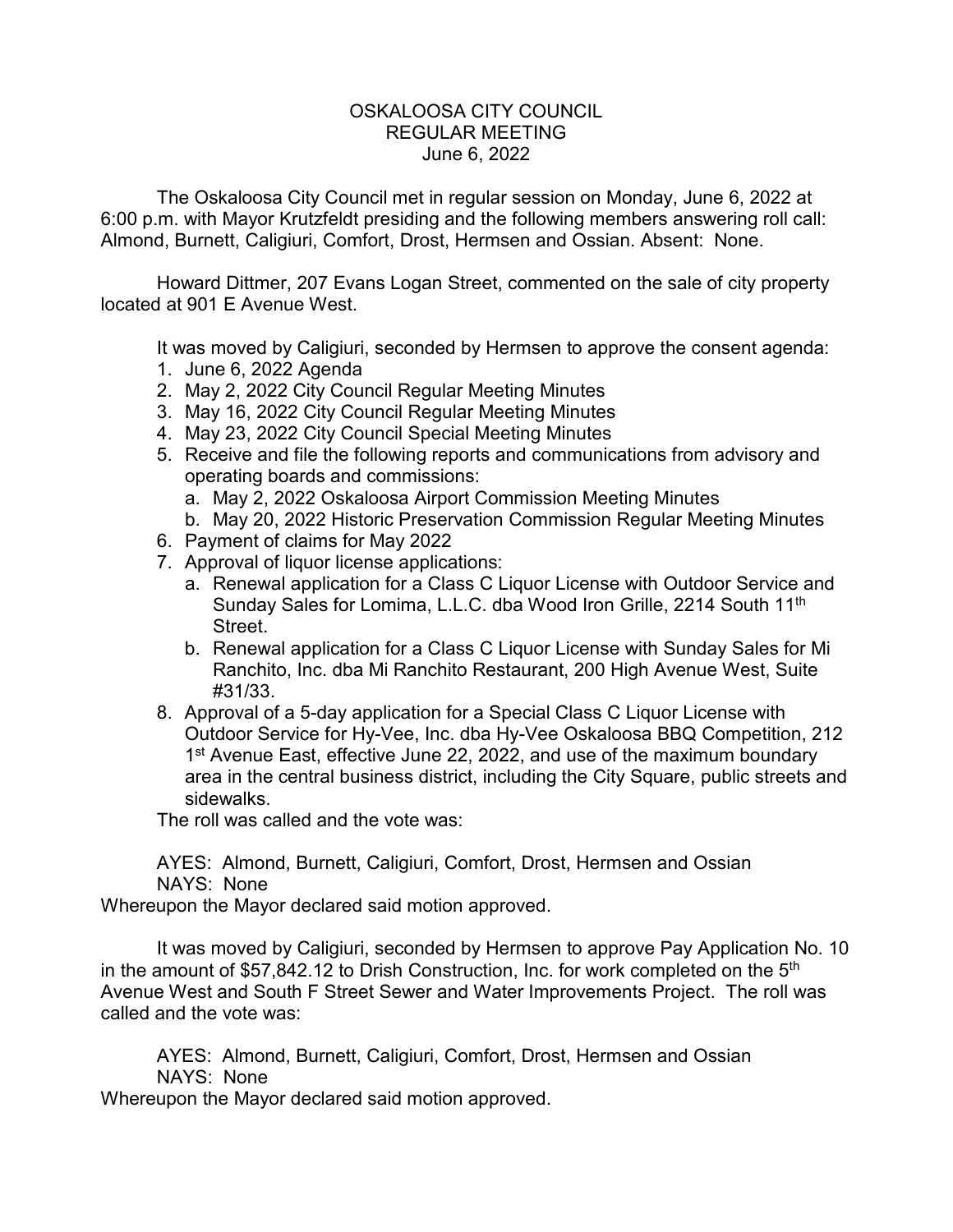It was moved by Caligiuri, seconded by Hermsen to approve Pay Application No. 9 in the amount of \$89,507.89 to Christner Contracting, Inc. and \$694.72 to Area 15 Regional Planning Commission for work completed on the Façade Improvement Project Phase III. The roll was called and the vote was:

AYES: Almond, Burnett, Caligiuri, Comfort, Drost, Hermsen and Ossian NAYS: None Whereupon the Mayor declared said motion approved.

It was moved by Caligiuri, seconded by Hermsen, to approve a contract extension with Sidekick Development for consultant services on the Early Childhood Education and Recreation Center project. The roll was called and the vote was:

AYES: Almond, Burnett, Caligiuri, Comfort, Drost, Hermsen and Ossian NAYS: None

Whereupon the Mayor declared said motion approved.

Caligiuri introduced Resolution No. 22-06-68 entitled "RESOLUTION AMENDING THE NON-PROFIT FUNDING REQUEST POLICY" and moved its approval. Hermsen seconded the motion. The roll was called and the vote was:

AYES: Almond, Burnett, Caligiuri, Comfort, Drost, Hermsen and Ossian NAYS: None

Whereupon the Mayor declared said resolution duly adopted.

Caligiuri introduced Resolution No. 22-06-69 entitled "RESOLUTION AUTHORIZING THE USE OF PUBLIC FUNDS TO AID ECONOMIC DEVELOPMENT" and moved its approval. Hermsen seconded the motion. The roll was called and the vote was:

AYES: Almond, Burnett, Caligiuri, Comfort, Drost, Hermsen and Ossian NAYS: None

Whereupon the Mayor declared said resolution duly adopted.

Caligiuri introduced Resolution No. 22-06-70 entitled "RESOLUTION APPROVING AN ENGAGEMENT AGREEMENT WITH AHLERS & COONEY, P.C." and moved its approval. Hermsen seconded the motion. The roll was called and the vote was:

AYES: Almond, Burnett, Caligiuri, Comfort, Drost, Hermsen and Ossian NAYS: None

Whereupon the Mayor declared said resolution duly adopted.

The Mayor announced there were vacancies on the Airport Commission, Board of Adjustment, Building Code Board of Appeals, Civil Service Commission, Historic Preservation Commission, and Water Board of Trustees.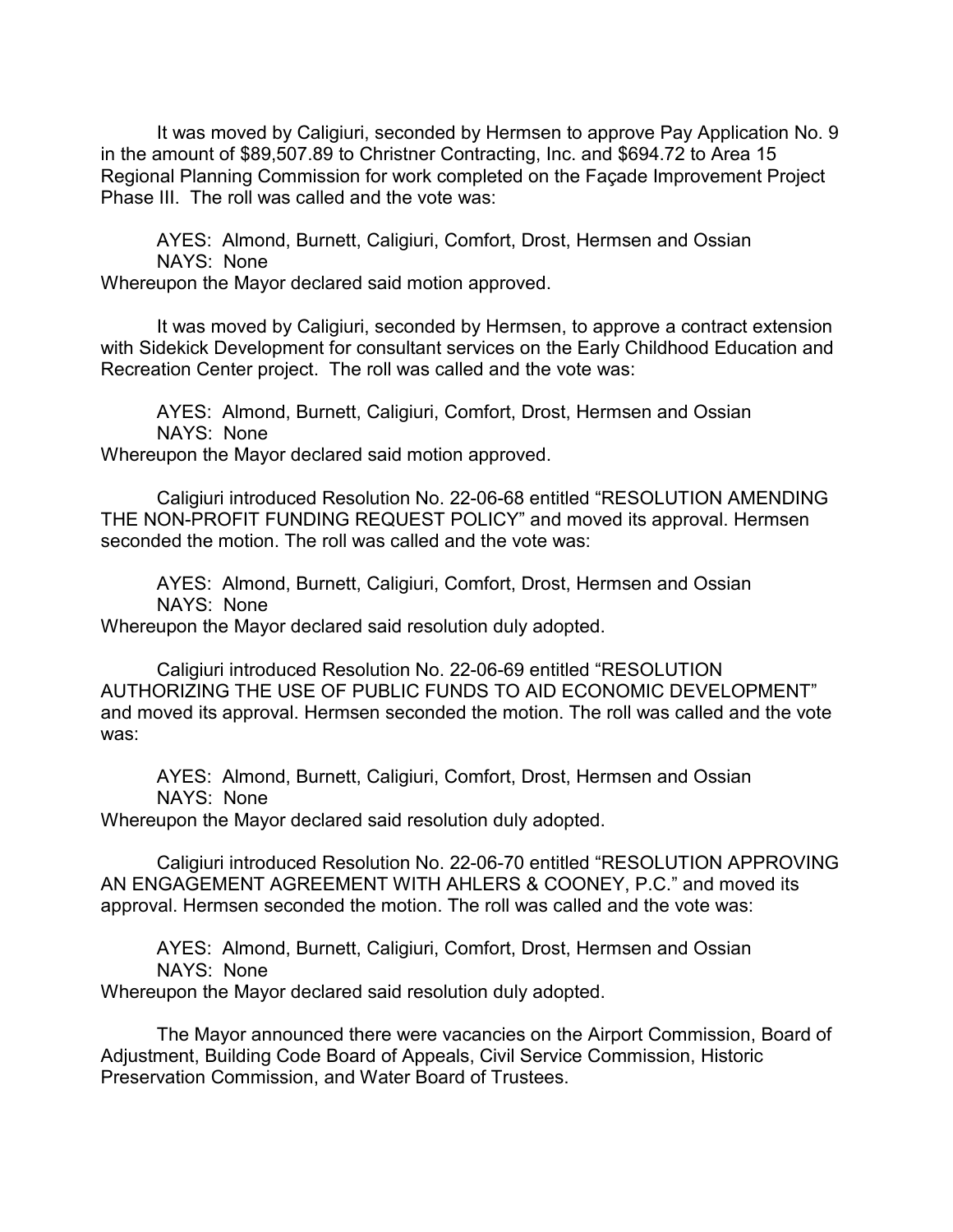The Mayor announced this is the time and place for the public hearing accepting the bid and approving conveyance of city-owned property generally located at 901 E Ave West (Parcels 1013179007 & 1013179008) to JKAT Integrity Team LLC for \$11,250. There were no oral or written comments received. The Mayor declared said hearing closed.

Caligiuri introduced Resolution No. 22-06-71 entitled "RESOLUTION ACCEPTING THE BID AND APPROVING CONVEYANCE OF CITY-OWNED PROPERTY GENERALLY LOCATED AT 901 E AVE WEST (PARCELS 1013179007 & 1013179008) TO JKAT INTEGRITY TEAM LLC FOR \$11,250" and moved its approval. Drost seconded the motion. The roll was called and the vote was:

AYES: Almond, Caligiuri, Comfort, Drost and Hermsen NAYS: Burnett and Ossian Whereupon the Mayor declared said resolution duly adopted.

The Mayor announced this is the time and place for the public hearing accepting the bid and approving conveyance of city-owned property located at 209 North  $8<sup>th</sup>$  Street to Alan & Justine Munger for \$5,000. There were no oral or written comments received. The Mayor declared said hearing closed.

Almond introduced Resolution No. 22-06-72 entitled "RESOLUTION ACCEPTING THE BID AND APPROVING CONVEYANCE OF CITY-OWNED PROPERTY LOCATED AT 209 NORTH 8<sup>TH</sup> STREET TO ALAN & JUSTINE MUNGER FOR \$5,000" and moved its approval. Comfort seconded the motion. The roll was called and the vote was:

AYES: Almond, Burnett, Caligiuri, Comfort, Drost, Hermsen and Ossian NAYS: None

Whereupon the Mayor declared said resolution duly adopted.

Margaret Ratcliff, Ratcliff and Blake Insurance Professionals, reviewed the proposal for Fiscal Year 2023 Property, Liability, Automobile, Equipment and Workers Compensation Insurance.

Caligiuri introduced Resolution No. 22-06-73 entitled "RESOLUTION ADOPTING THE PROPOSAL FOR FISCAL YEAR 2023 PROPERTY, LIABILITY, AUTOMOBILE, EQUIPMENT AND WORKERS COMPENSATION INSURANCE FOR A COST OF \$275,595" and moved its approval. Hermsen seconded the motion. The roll was called and the vote was:

AYES: Almond, Burnett, Caligiuri, Comfort, Drost, Hermsen and Ossian NAYS: None

Whereupon the Mayor declared said resolution duly adopted.

Caligiuri introduced Resolution No. 22-06-74 entitled "RESOLUTION ACCEPTING THE COMPLETION OF WORK BY VISU-SEWER, INC. FOR DIVISION 2 OF THE PHASE 3 SANITARY SEWER SYSTEM IMPROVEMENTS PROJECT" and moved its approval. Drost seconded the motion. The roll was called and the vote was: